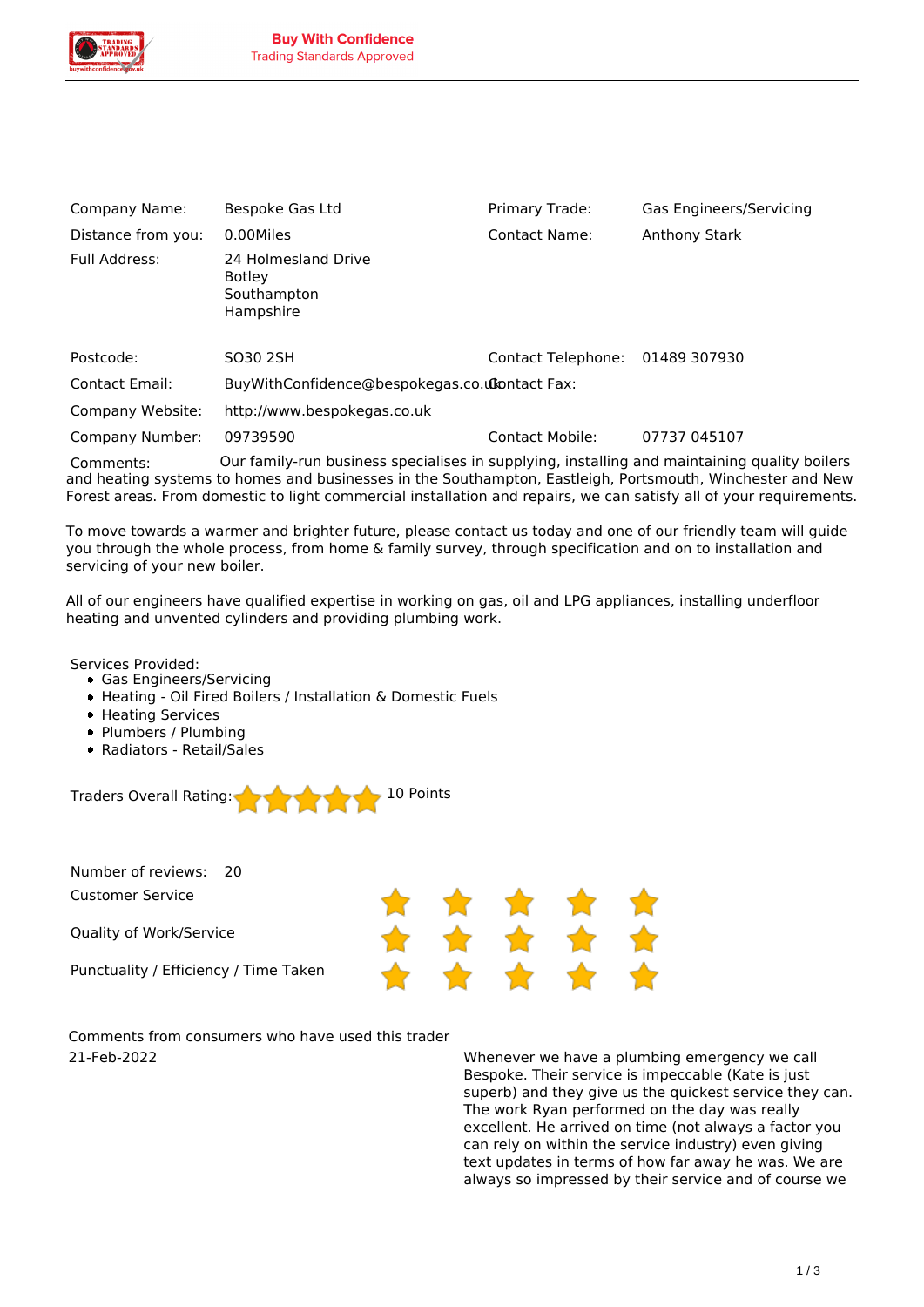

*23-Dec-2021 23-Dec-2021*

*will definitely use them again when the need arises. 06-Feb-2022 Bespoke Gas Ltd fitted a Worcester Bosch Greenstar 8000 Style and powerflushed our system. The boiler was relocated from a kitchen cupboard to the airing cupboard. Anthony and his team were on time, and their workmanship was excellent. They left everything clean after each day and covered all our floors and work areas before starting work. For 2 full days they didn't stop!!! I would truly recommend Bespoke Gas Ltd to anyone who needs assistance with their heating system. We now have a modern boiler system and my attic is clear of 2 water tanks. Thank you Anthony.*

*28-Jan-2022 First class service as usual, curtious professional and thorough. Would use none other.*

*26-Jan-2022 Since my last input on the services of Bespoke Gas Limited, I have been unfortunate in experiencing two further water leaks. On both occasions the leaks were discovered late on a cold, dreary and thoroughly unpleasant winter's afternoon. As always, the response from Bespoke Gas was nothing short of brilliant. While one leak was thankfully slow and easily containable and therefore non urgent, the second was most definitely not, taking out all hot water and central heating. Anthony Stark yet again proved his outstanding dedication to his profession and customers with a response that was more that anyone could have wished for.*

*04-Dec-2021 Very positive experience from start to finish. 10-Nov-2021 Excellent as always. Very friendly and helpful.*

*02-Nov-2021 I have utilised the services of Bespoke Gas Limited for several years, more recently in rectifying a water leak in my gas boiler, discovered over a weekend. As always the response was excellent underlying the company* status as a 'Premier'<sup>[]</sup> local company providing *outstanding quality in all they undertake. Professionally led by Anthony, his loyal, experienced and knowledgeable teams approach is clear, put the customer first in undertaking whatever challenge is presented. Do not waste unnecessary time and effort seeking alternative quotes for planned or emergency, large or small, difficulty or simple plumbing and heating tasks: Bespoke Gas Limited will, and do, deliver immeasurable 'Value for Money'. Contact Bespoke Gas Limited, safe in the knowledge that a quality service will be delivered.*

*24-Sep-2021 Dealing with this company is a pleasure. Everything is very organised and nothing is left to chance. Contact is very efficient but not intrusive or too frequent. The job was done well. We will use this company again for the next service.*

*13-Sep-2021 Helpful and considerate of our needs. Fuss free, clean and tidy.*